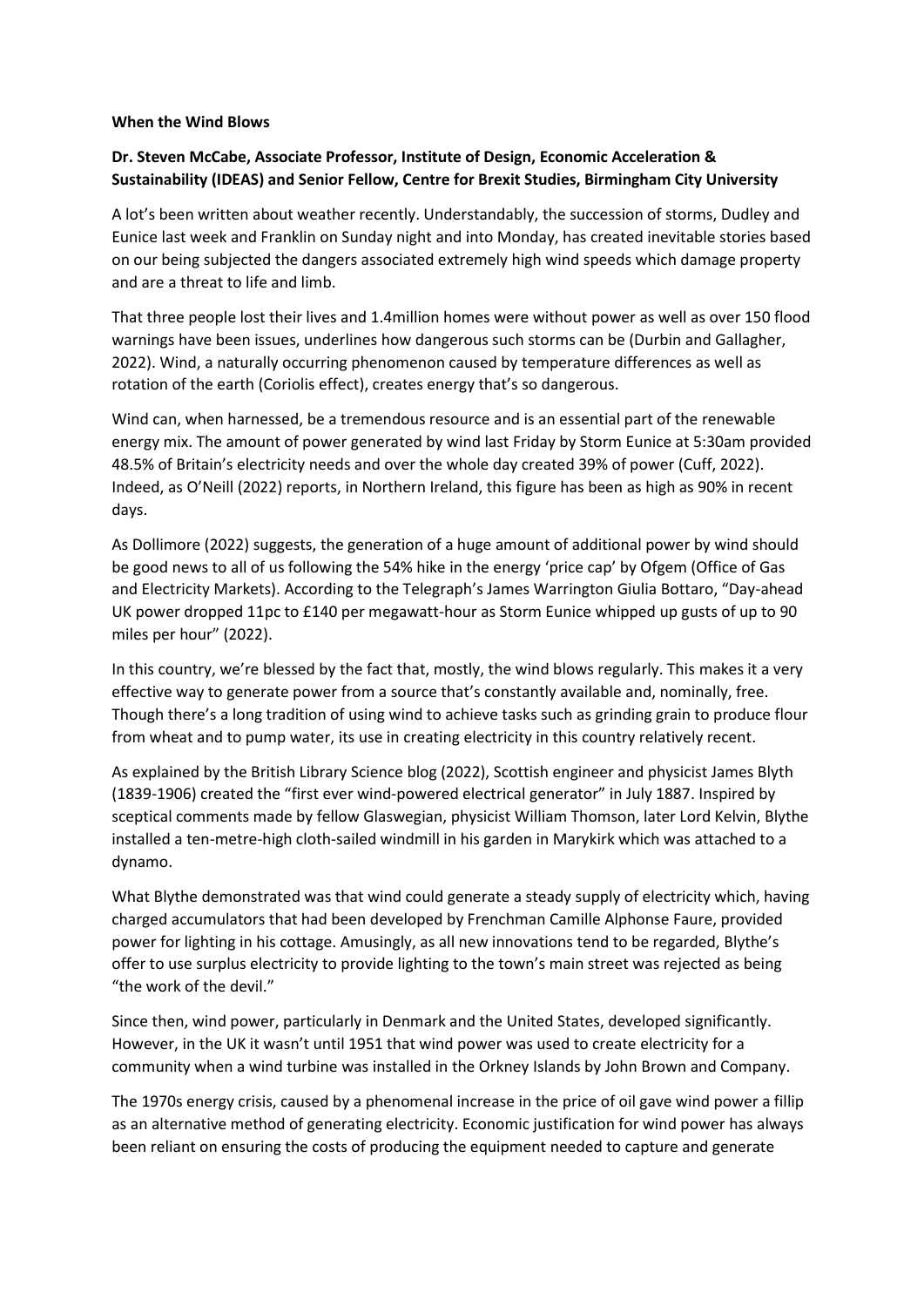electricity are sufficiently attractive. The rapidly increased cost of gas experienced in recent months makes the argument for wind power ever more appealing.

Good Energy website (2022) explain that wind power works by the blades of the turbine being turned by the prevailing gust and rotating a shaft in the nacelle, "the box-like structure at the top of a wind turbine", which converts kinetic energy into electrical energy. Importantly, electricity is passed through a transformer to ensure voltage is reduced allowing it to be "transported on the National Grid or used by a local site" (ibid).

Wind turbines can generate electricity with a gentle breeze to 3-5 meters per second. Logically, the greater the wind, the more power is produced. A doubling of the wind speed will produce eight times more power which makes it very effective. Crucially, as winds become part of a storm like those in recent days, there's a safety mechanism which shuts the turbine down to avoid possible damage occurring (ibid).

However, what's given even greater impetus to wind power is the that once the wind turbines have been manufactured and installed, power produced is, unlike the burning of fossil fuels, entirely free of greenhouse gas emissions Wind power is arguably the greenest forms of power it's possible to create.

A favourable environment means that it's no surprise that wind power, most especially through locating turbines 'offshore', has become key to the current government's explicit intention to radically reduce carbon in coming years to achieve 'net zero' by 2050 (Government, 2020). The Office for National Statistics in June last year emphasised the importance of wind power in tackling climate change (ONS, 2021).

Renewable UK (2022), which provides up-to-date data on power generated by wind, states that there are, respectively, 8,793 onshore and 2,297 offshore projects giving a total operational capacity of 24,629.990 megawatts. This allows 68,266,057 MWh/p.a. (megawatt per annum) of energy to be produced which is the equivalent of power to 18,213,996 home and, importantly, represents an annual reduction in CO2 of 30,037,065 tonnes.

Wind power, in supplying almost a quarter of Britain's energy needs, gas still being more significant at over 35% (UK Electricity Production, 2022), is already vital to supplying electricity. As Rao and Whiteside (2021) point out, "In the last 20 years, the contribution of wind power to the UK's energy needs has gone from around 320MW (in 2001) to more than 24GW (in 2021) – a 73-fold increase". Indeed, as ONS reports, electricity generated by wind power in the UK was worth nearly £6 billion in 2019 (ibid).

In making the announcement concerning the intention to make the UK the "Saudi Arabia of wind power" in October 2020, Prime Minister Boris Johnson stated that investment would set this country on a path towards a "a green industrial revolution […] which will provide tens of thousands of highlyskilled jobs" (ibid).

Additionally, as Johnson announced, there would be sufficient offshore wind capacity to enable every home in the country to be powered by this energy by 2030 (based on current levels of usage) which required increasing the government's previous 30GW target to 40GW. Johnson also stated a target for floating offshore wind of 1GW of energy by 2030 which, as well as requiring innovative technology, would need the turbines to be located in deeper waters that are more expensive (as North Sea oil extraction has proved).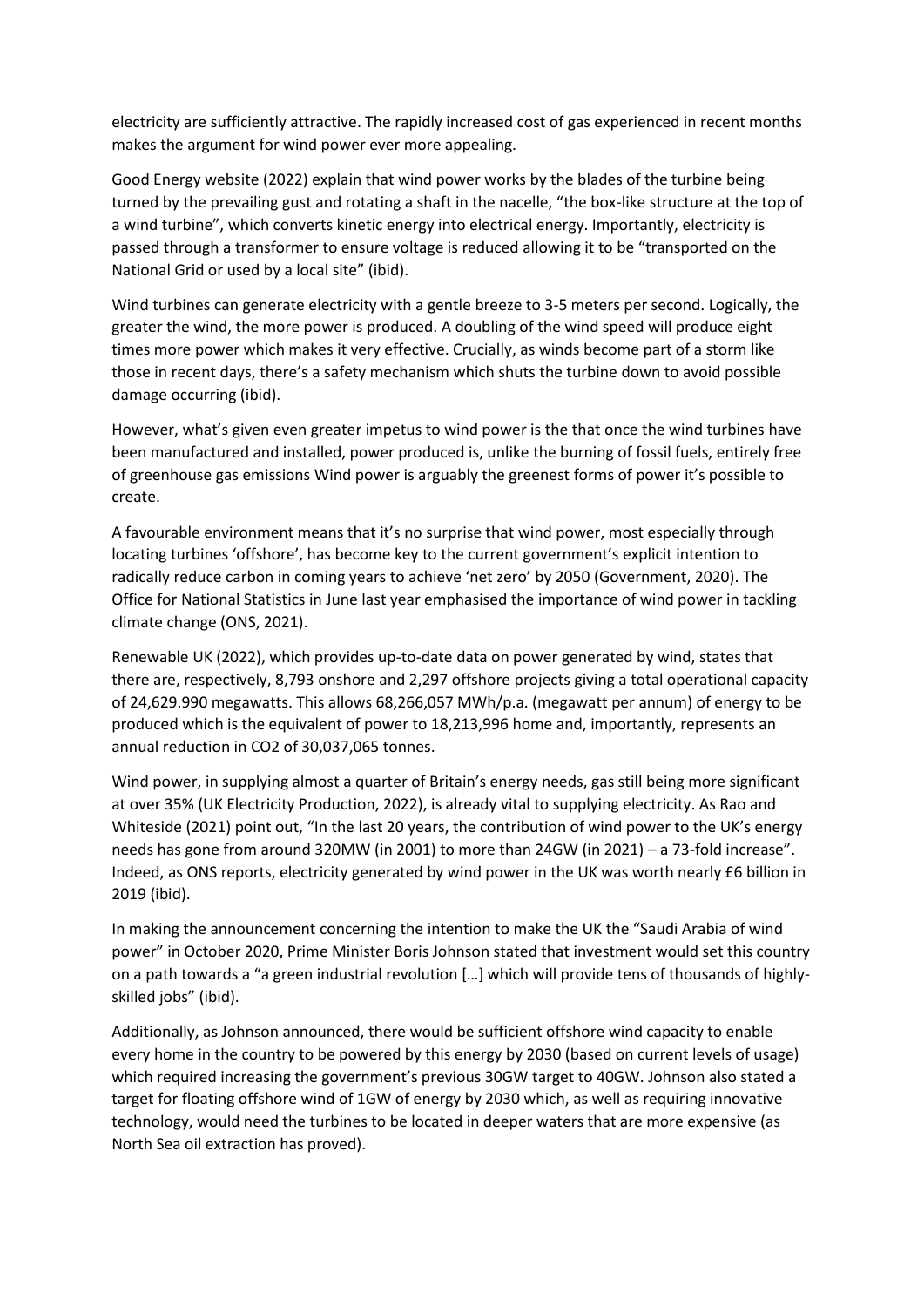Accordingly, wind turbines are set to become even more ubiquitous than at present as part of the quest for a cleaner, greener and, potentially, much cheaper form of power. The challenge, as many point out, is in developing capability essential to this objective and that there are adequate incentives to producers in making the necessary investment. This will be facilitated through what's 'Contracts for Difference' (CfD) scheme (Government, 2022).

As is explained on the government's website, CfDs are intended to encourage investment in renewable energy through giving assistance to developers and ensuring "long lifetimes with direct protection from volatile wholesale prices, and they protect consumers from paying increased support costs when electricity prices are high" (ibid).

Nonetheless, there are many who question whether what's proposed is possible. Rao and Whiteside cite the opinion of "experts" who believe that the amount of wind power required for domestic consumption envisaged in the government white paper produced in December 2020 would need to be "upscaled significantly above the 40GW in order to allow the UK to reach carbon neutrality by 2050" (ibid).

Clearly there are many challenges on the road to net zero.

Intriguingly, as the Telegraph reported over the weekend, despite the urgency of reducing carbon emissions and the importance of increasing energy generated by wind, because of rules applying to the way in which this form of power is generated, some wind farms in Scotland have been paid "not to generate half their potential electricity" (Malnick, 2022).

Though very different from the 'cash for ash' scandal in Northern Ireland, a green-energy initiative known as the Renewal Heat Incentive (RHI) in which those with wood-pellet boilers were paid £1.60 for every £1 of fuel they burned, and which led to widespread abuse (McBride, 2019), Malnick describes the way in which what's known as "constraint payments" to producers restricted output.

Based on data collected by the Renewable Energy Foundation (REF), these payments, totalling £24.5 million in 2020, were paid to three large wind farms in Scotland when the amount of electricity produced would overwhelm the grid. Given the current context, the inability to ensure electricity produced can be sent to supply demand elsewhere in the UK would seem somewhat bizarre, especially as the cost of the constraint payments is passed onto consumers.

Many will concur with the view of REF Principal Analyst, Dr Lee Moroney, who believes that when wind farms, in this case in Scotland, have been so poorly sited it's financially beneficial to simply switch off production thus not being able to capture almost half of potential output, "the public has every right to ask how on Earth these projects came to get planning permission".

As in all of the underlying assumptions concerned with renewable energy, there are complexities and particularities of costing which do not always seem clear or logical. Indeed, as has frequently been the case, achieving the cheapest form of energy provision is fraught with difficulty and requires deft analysis and sensitivity.

What's obvious is that, as the recent storms have shown, not dealing with greenhouse gas emissions with urgency is only likely to exacerbate the very conditions that lead to their occurrence. Anything undermining this effort or gives 'ammunition' to climate change detractors will make the quest to implement remedies more difficult.

As a Guardian editorial (2022) asserts, based on ONS data published last week, opportunities offered by implementation of technology and initiatives intended to ensure a green economy are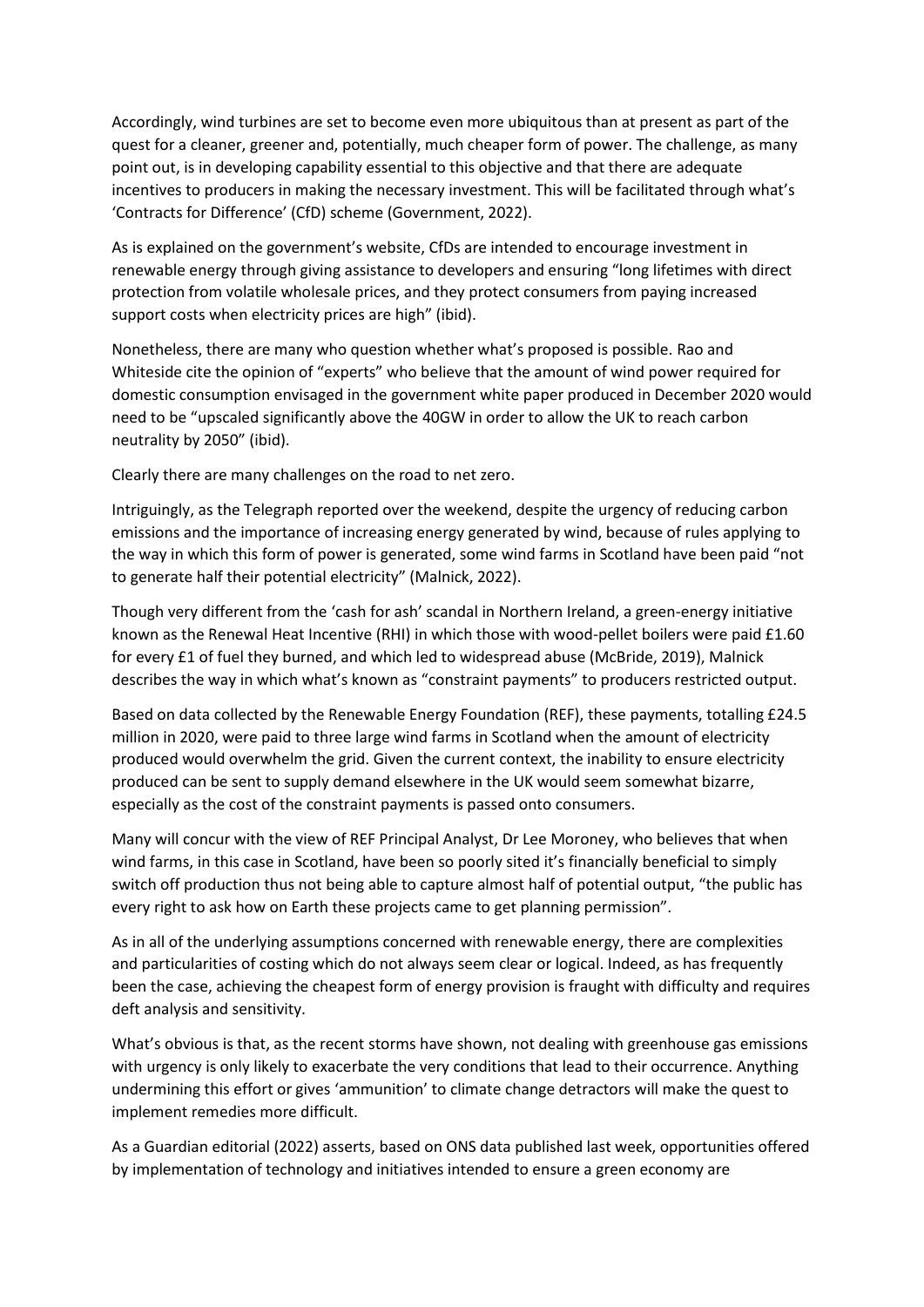floundering through "a combination of misplaced ideology, blinkered short-termism and lack of strategic imagination and ambition in Whitehall".

If that's the case, we can expect extreme winds (and weather) with even greater regularity in the future with all the attendant consequences and potential implications of danger to life and damage to property. As we should acknowledge, indecision in dealing with climate change means there'll be an even heavier cost in the long-term.

## **References**

British Library (2022), 'James Blyth and the world's first wind-powered generator', Science blog, 17<sup>th</sup> August, [https://blogs.bl.uk/science/2017/08/james-blyth-and-the-worlds-first-wind-powered](https://blogs.bl.uk/science/2017/08/james-blyth-and-the-worlds-first-wind-powered-generator.html)[generator.html,](https://blogs.bl.uk/science/2017/08/james-blyth-and-the-worlds-first-wind-powered-generator.html) accessed 22<sup>nd</sup>February

Cuff, M. (2022), 'Storm Eunice: Turbines generate almost 50 per cent of Britain's electricity needs during gale force winds', iNews, 19<sup>th</sup> February, [https://inews.co.uk/news/storm-eunice-turbines](https://inews.co.uk/news/storm-eunice-turbines-generate-almost-50-per-cent-of-uk-electricity-needs-during-gale-force-winds-1470963)[generate-almost-50-per-cent-of-uk-electricity-needs-during-gale-force-winds-1470963,](https://inews.co.uk/news/storm-eunice-turbines-generate-almost-50-per-cent-of-uk-electricity-needs-during-gale-force-winds-1470963) accessed 22<sup>nd</sup> February

Dollimore, L. (2022), 'Power prices plunge after Storm Eunice's 122mph winds cause some of the highest-EVER output from Britain's wind turbines', MailOnline,

18th February, [https://www.dailymail.co.uk/news/article-10528581/Power-prices-plunge-Storm-](https://www.dailymail.co.uk/news/article-10528581/Power-prices-plunge-Storm-Eunice-causes-highest-output-wind-turbines.html)[Eunice-causes-highest-output-wind-turbines.html,](https://www.dailymail.co.uk/news/article-10528581/Power-prices-plunge-Storm-Eunice-causes-highest-output-wind-turbines.html) accessed 22<sup>nd</sup> February

Durbin, A. and Gallagher, S. (2022), 'Storm Franklin hits UK with flooding and high winds', BBC News, 21<sup>st</sup> February, [https://www.bbc.co.uk/news/uk-60452334,](https://www.bbc.co.uk/news/uk-60452334) accessed 22<sup>nd</sup> February

Good Energy (2022), 'How do wind turbines work?', Good Energy website, [https://www.goodenergy.co.uk/how-do-wind-turbines-work/,](https://www.goodenergy.co.uk/how-do-wind-turbines-work/) accessed 22<sup>nd</sup> February

Government (2020), 'New plans to make UK world leader in green energy', Gov.UK, 6<sup>th</sup> October, https://www.gov.uk/government/news/new-plans-to-make-uk-world-leader-in-green[energy,](https://www.gov.uk/government/news/new-plans-to-make-uk-world-leader-in-green-energy) accessed 22<sup>nd</sup> February

Government (2022), 'Policy paper, Contracts for Difference', Gov.Uk, updated 4<sup>th</sup> February, [https://www.gov.uk/government/publications/contracts-for-difference/contract-for](https://www.gov.uk/government/publications/contracts-for-difference/contract-for-difference)[difference,](https://www.gov.uk/government/publications/contracts-for-difference/contract-for-difference) accessed 22<sup>nd</sup> February

Guardian (2022), 'The Guardian view on Britain's green economy: seriously underpowered', Guardian Editorial, 20<sup>th</sup>February, [https://www.theguardian.com/commentisfree/2022/feb/20/the](https://www.theguardian.com/commentisfree/2022/feb/20/the-guardian-view-on-britains-green-economy-seriously-underpowered?CMP=Share_AndroidApp_Other)[guardian-view-on-britains-green-economy-seriously](https://www.theguardian.com/commentisfree/2022/feb/20/the-guardian-view-on-britains-green-economy-seriously-underpowered?CMP=Share_AndroidApp_Other)[underpowered?CMP=Share\\_AndroidApp\\_Other,](https://www.theguardian.com/commentisfree/2022/feb/20/the-guardian-view-on-britains-green-economy-seriously-underpowered?CMP=Share_AndroidApp_Other) accessed 22<sup>nd</sup> February

O'Neill, B. (2022), 'At several stages over the past few days over 90% of NI energy needs came from renewables...', Slugger O'Toole Website, 21<sup>st</sup> February, [https://sluggerotoole.com/2022/02/21/at](https://sluggerotoole.com/2022/02/21/at-several-stages-over-the-past-few-days-over-90-of-ni-energy-needs-came-from-renewables/)[several-stages-over-the-past-few-days-over-90-of-ni-energy-needs-came-from-renewables/,](https://sluggerotoole.com/2022/02/21/at-several-stages-over-the-past-few-days-over-90-of-ni-energy-needs-came-from-renewables/) accessed 22<sup>nd</sup> February

McBride, S. (2019), Burned: The Inside Story of the 'Cash-for-Ash' Scandal and Northern Ireland's Secretive New Elite, Merrion Press, Newbridge, Kildare, Republic of Ireland

ONS (2021), 'Wind energy in the UK: June 2021', Office for National Statistics, 14<sup>th</sup> June, [https://www.ons.gov.uk/releases/windenergyintheukjune2021,](https://www.ons.gov.uk/releases/windenergyintheukjune2021) accessed 22<sup>nd</sup> February